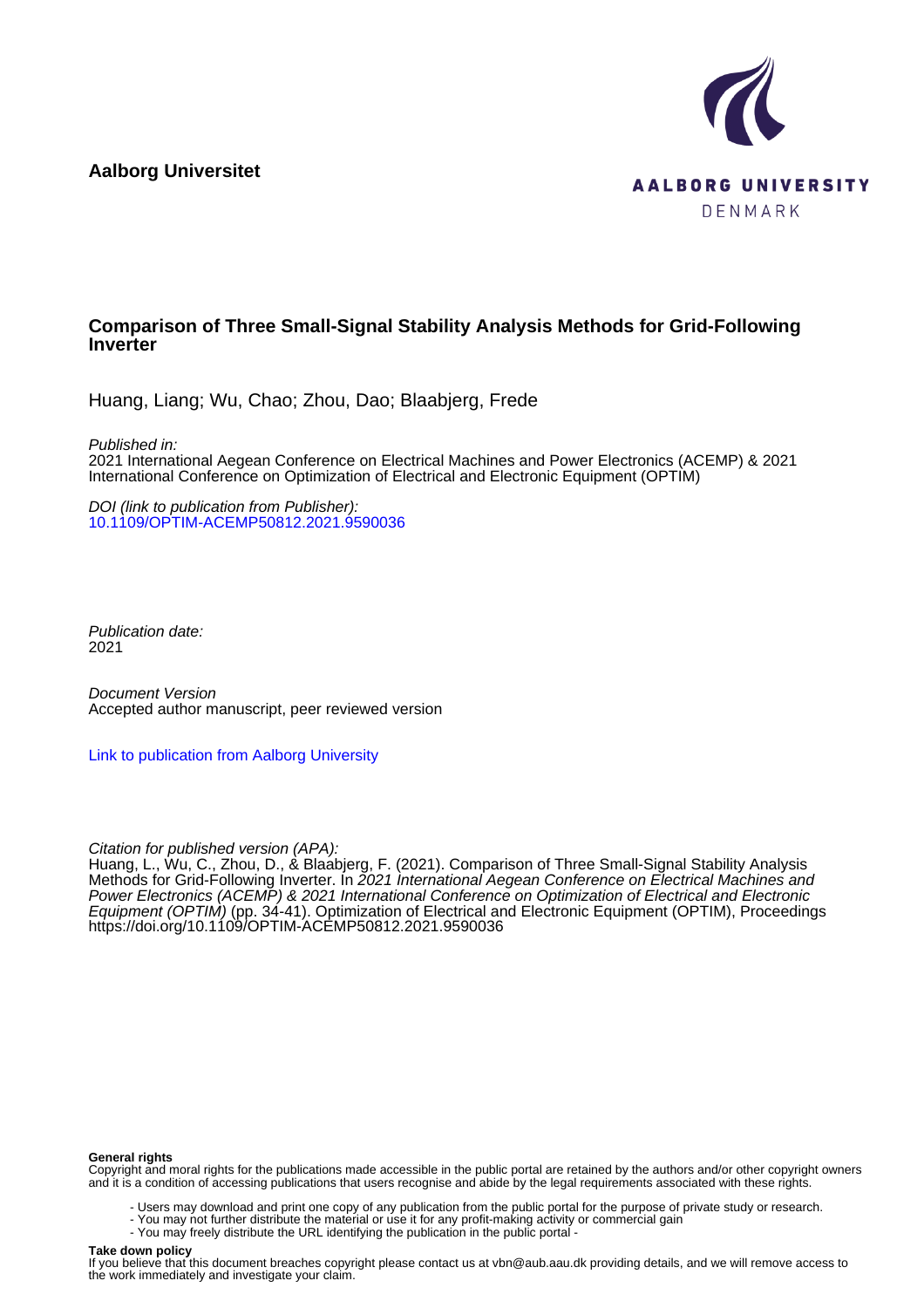# Comparison of Three Small-Signal Stability Analysis Methods for Grid-Following Inverter

Liang Huang, Chao Wu, Dao Zhou, and Frede Blaabjerg *Department of Energy Technology Aalborg University* Aalborg, Denmark lihu@et.aau.dk, cwu@et.aau.dk, zda@et.aau.dk, fbl@et.aau.dk

*Abstract***—Conventional vector current control (VCC) based grid-following inverters suffer from stability issues under weak grid, which attracts a lot of attention in recent years. Smallsignal linearized model is an effective tool to analyze the stability of such nonlinear systems. In this paper, three small-signal stability analysis methods are compared, which are the statespace method, impedance analysis method, and equivalent single-input single-output (SISO) stability analysis method. These three methods are based on the same primitive system but with different input-output relations. Through strict analysis, it is found that the three methods basically predict the same stability boundary. Finally, the advantages and disadvantages of three methods are summarized and compared.**

#### *Keywords—small-signal model, stability analysis, comparison, vector current control, grid following inverter*

#### I. INTRODUCTION

As the penetration rate of wind generation increases, the power grid connected to renewable energy generation is weaker than before [1], due to the larger impedance of longdistance transmission line. This weak grid condition will cause severe voltage deviation at the point of common coupling (PCC) and some instability issues. Therefore, the study about the control stability of grid-connected inverters has become a hot topic [2]. At present, the classical phase-locked loop (PLL) based vector current control (VCC) scheme is still a mainstream control scheme in actual wind or solar photovoltaic generation systems. Therefore, this paper mainly focuses on the stability analysis of this control scheme.

To analyze the stability of this nonlinear system, smallsignal linearized model is an effective tool. To the best knowledge of the authors, state-space method and impedancebased method are two widely used methods [3]. Each one has its own advantages and disadvantages.

The state-space method is versatile for any linearized system. Based on the state-space matrix, all the eigenvalues can be calculated for the stability analysis, so that the stability boundary of the system can be predicted accurately [4]. However, it needs a full knowledge of the control design of the system, which is often difficult to obtain and validate in practice [3]. Thus, it is only suitable for the white-box system.

Differently, the impedance model can be measured and validated directly without a full knowledge of the design details. Therefore, it can be used for a black-box system where all the parameters are unknown [5], [6]. Moreover, for a whitebox system, the impedance model is also a good choice. Because each component can be represented by a transfer function and these transfer functions can be connected like the real control structure, so that the model can be visualized [4], [7]. Based on this visualized structure, impedance reshaping methods can be found to enhance the stability [8], [9]. Furthermore, the generalized Nyquist criterion (GNC) is usually used for impedance model to analyze the stability.

Recently, an equivalent single-input single-output (SISO) stability analysis method is proposed in [10], which is very interesting. Because four elements in the two-by-two closedloop transfer function matrix have the same denominator, they can be treated as one equivalent SISO transfer function. The same denominator can be considered as the characteristic expression so that the SISO stability analysis can be used. Thus, the stability margin can be found through Bode diagram, which is an important advantage of this method.

Additionally, since the modeling of the MIMO gridfollowing inverter system is complicated no matter which modeling method is chosen, it is hard to say if the stability analysis results are correct or not by only seeing the results of one method. Hence, a benefit of using three methods cooperatively is that stability analysis results of the three methods can be compared and verified one another. This is a major reason for introducing three stability analysis methods in this paper. Moreover, the main advantages and distinction of three methods are summarized and compared in the end of this paper. It is helpful for readers to know which method is preferred to use in different cases.

The rest of this paper is organized as follows. Section II introduces the time-domain and frequency-domain smallsignal modeling process in detail. Section III compares three stability analysis methods and the results. The advantages and limitation of three methods are summarized. Then, the simulation results are presented in Section IV. Finally, this paper is concluded in Section V.

#### II. MOEDLING FOR GRID-FOLLOWING INVERTER SYSTEM

#### *A. Configuration of Grid-Following Inverter*

Fig. 1 shows schematic diagram of the classical VCC gridfollowing inverter connected to a weak grid.  $V_c \angle \theta_c$  is the converter output voltage vector,  $V_o \angle \theta_o$  is the output voltage vector at the PCC, and  $V_g \angle \theta_g$  is the grid voltage vector. The voltages  $v_{o(abc)}$  and the currents  $i_{c(abc)}$  are three-phase instantaneous PCC voltages and the converter currents. The grid can be represented by a Thevenin equivalent impedance  $Z_g = R_g + j\omega L_g$ , where  $L_g$  and  $R_g$  are the equivalent grid inductance and resistance. The grid angular frequency *ω* is considered as a constant and equal to the nominal value  $\omega_N$ .  $L_f$ and  $R_f$  are the output filter inductance and resistance.  $C_f$  is the output filter capacitance. To avoid low-frequency passive resonances on the grid side, the value of  $C_f$  is designed close to zero. The control diagram includes a  $d$ -axis and  $q$ -axis inner current control loop, an outer AC voltage magnitude control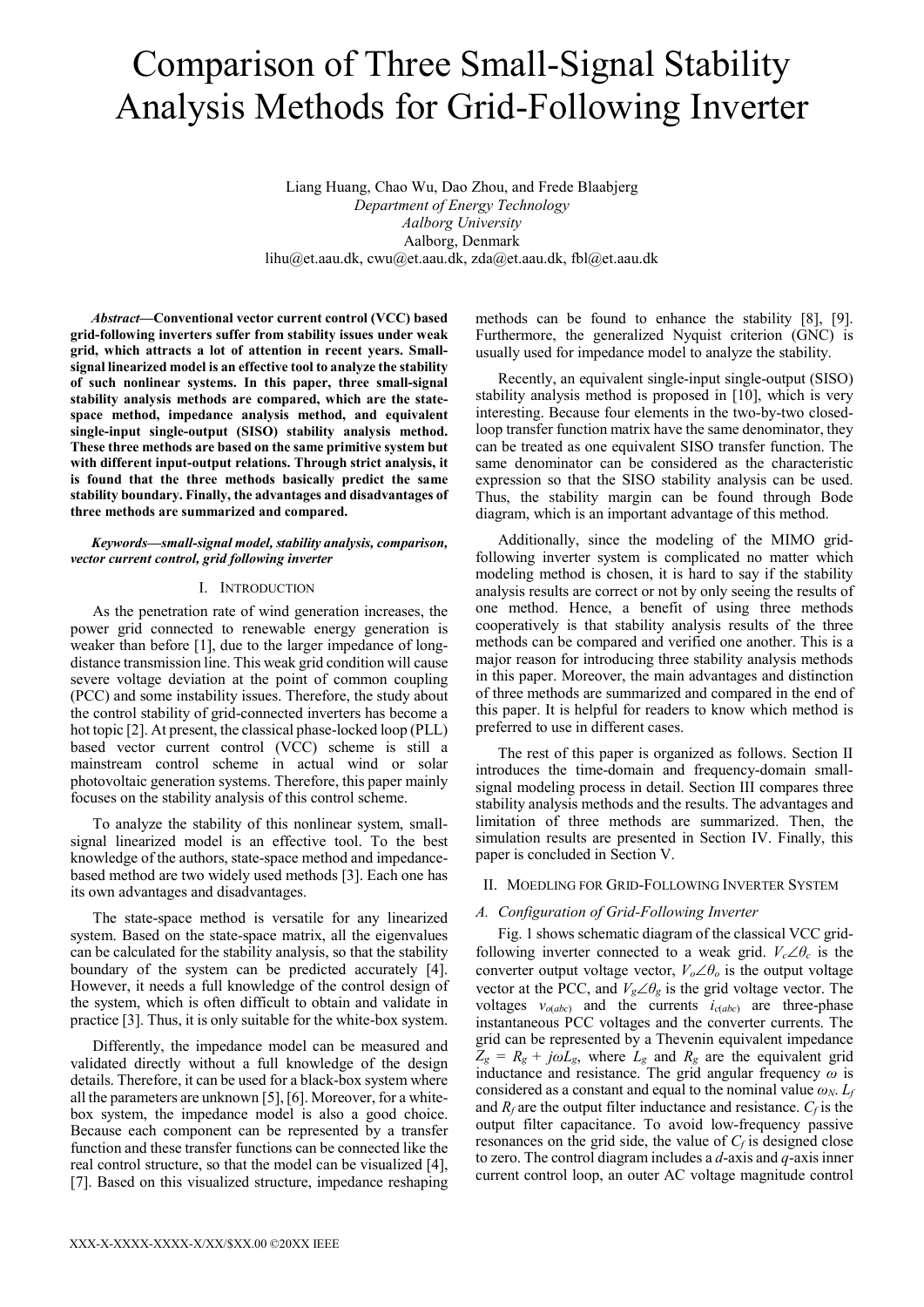loop, an outer active power control loop, and a phase-locked loop. The AC voltage magnitude reference is given 1 per unit (pu), so that it is equal to the nominal value. The definition of the short circuit ratio (SCR) can be found in [11]. A weak grid condition with SCR<3 is used for analyses in this paper.

The control system is performed in the rotating *d*-*q* frame, which is synchronized to the PCC voltage phase angle. Although the *d*-*q* control frame is expected to be oriented to the PCC voltage phase angle  $\theta_o$ , the phase angle  $\theta_o$  is unknown. Hence, it is actually oriented to the PLL output angle  $\theta_{\text{pll}}$ . These two angles have a small error in the dynamic state [7]. Thus, the control *d*-*q* frame and the system *d*-*q* frame are shown in Fig. 2. To be clear, the superscript '*ctrl*' denotes the variables in the control *d*-*q* frame. The symbol 'Δ' denotes a small-signal perturbation of a variable, and the subscript  $\gamma_0$ denotes a steady-state operating point in following sections.

#### *B. Time-Domain Modeling*

Firstly, the linearization of the differential equations are introduced. Based on these linearized differential equations, the small-signal state-space model can be established.

The differential equations of the L-C-L circuits in the system *d*-*q* frame are given by (1)-(3).

$$
\begin{cases}\nv_{od} - v_{gd} = L_g \frac{di_{od}}{dt} + R_g i_{od} - \omega L_g i_{og} \\
v_{og} - v_{gg} = L_g \frac{di_{og}}{dt} + R_g i_{og} + \omega L_g i_{od}\n\end{cases} (1)
$$

$$
\begin{cases}\ni_{cd} - i_{od} = C_f \frac{dv_{od}}{dt} - \omega C_f v_{og} \\
i_{cq} - i_{og} = C_f \frac{dv_{og}}{dt} + \omega C_f v_{od}\n\end{cases}
$$
\n(2)

$$
\begin{cases}\nv_{cd} - v_{od} = L_f \frac{di_{cd}}{dt} + R_f i_{cd} - \omega L_f i_{eq} \\
v_{cq} - v_{oq} = L_f \frac{di_{eq}}{dt} + R_f i_{eq} + \omega L_f i_{cd}\n\end{cases} (3)
$$

Since (1)-(3) are linear equations, they are same as the small-signal differential equations.

As shown in Fig.1 and Fig. 2, the Park and iPark transformations are used for the transformation between the system *d-q* frame and the control *d-q* frame. The equations of the coordinate transformations are given by (4).

$$
\begin{bmatrix}\n\begin{bmatrix}\nv_{od}^{ctrl} \\
v_{od}^{ctrl}\n\end{bmatrix} = \begin{bmatrix}\n\cos(\theta_{pll} - \theta_o) & \sin(\theta_{pll} - \theta_o) \\
-\sin(\theta_{pll} - \theta_o) & \cos(\theta_{pll} - \theta_o)\n\end{bmatrix} \cdot \begin{bmatrix}\nv_{od} \\
v_{og}\n\end{bmatrix} \\
\begin{bmatrix}\n\dot{i}_{cd}^{ctrl} \\
\dot{i}_{eq}^{ctrl}\n\end{bmatrix} = \begin{bmatrix}\n\cos(\theta_{pll} - \theta_o) & \sin(\theta_{pll} - \theta_o) \\
-\sin(\theta_{pll} - \theta_o) & \cos(\theta_{pll} - \theta_o)\n\end{bmatrix} \cdot \begin{bmatrix}\n\dot{i}_{cd} \\
\dot{i}_{eq}\n\end{bmatrix} (4) \\
\begin{bmatrix}\nv_{cd} \\
v_{cd}\n\end{bmatrix} = \begin{bmatrix}\n\cos(\theta_{pll} - \theta_o) & -\sin(\theta_{pll} - \theta_o)\n\end{bmatrix} \cdot \begin{bmatrix}\nv_{cd}^{ctrl} \\
v_{cd}^{ctrl}\n\end{bmatrix} \\
\begin{bmatrix}\nv_{cd} \\
v_{eq}\n\end{bmatrix} = \begin{bmatrix}\n\sin(\theta_{pll} - \theta_o) & \cos(\theta_{pll} - \theta_o)\n\end{bmatrix} \cdot \begin{bmatrix}\nv_{cd}^{ctrl} \\
v_{eq}^{ctrl}\n\end{bmatrix}
$$

The linearized small-signal equations of the coordinate transformations can be derived as:

$$
\begin{cases}\n\Delta v_{od}^{ctrl} = \Delta v_{od} + v_{og0} \cdot \Delta \theta_{pll} \\
\Delta v_{og}^{ctrl} = \Delta v_{og} - v_{od0} \cdot \Delta \theta_{pll}\n\end{cases}
$$
\n(5)



Fig. 1. Schematic diagram of classical vector current control grid-following inverter.



Fig. 2. Schematic diagram of voltage-oriented *d*-*q* frames.

$$
\begin{cases} \Delta i_{cd}^{ctrl} = \Delta i_{cd} + i_{cq0} \cdot \Delta \theta_{pll} \\ \Delta i_{cq}^{ctrl} = \Delta i_{cq} - i_{cd0} \cdot \Delta \theta_{pll} \end{cases}
$$
 (6)

$$
\begin{cases}\n\Delta v_{cd} = \Delta v_{cd}^{ \text{ \quad \ \ \, \cdots \quad \ \ \, } } -v_{cq0} \cdot \Delta \theta_{pll} \\
\Delta v_{cq} = \Delta v_{cq}^{ \text{ \quad \ \ \, \cdots \quad \ \ } } +v_{cd0} \cdot \Delta \theta_{pll}\n\end{cases}\n\tag{7}
$$

Moreover, the differential equations of the PLL are presented by (8).

$$
\begin{cases}\n\frac{dInt_{pll}}{dt} = \frac{v_{og}^{ctrl}}{V_o^*} \\
\frac{d\theta_{pll}}{dt} = \omega_{pll} = K_{p\_pll} \cdot \frac{v_{og}^{ctrl}}{V_o^*} + K_{i\_pll} \cdot Int_{pll} + \omega_N\n\end{cases}
$$
\n(8)

where *Int<sub>pll</sub>* is the state variable of the integrator in the PLL.

The linearized small-signal equations of the PLL can be derived as:

$$
\begin{cases}\n\frac{d\Delta Int_{\text{pll}}}{dt} = \frac{\Delta v_{\text{oq}}^{ \text{ctrl}}}{V_{\text{o}}^*}\n\\ \n\frac{d\Delta \theta_{\text{pll}}}{dt} = \Delta \omega_{\text{pll}} = K_{p\text{pll}} \cdot \frac{\Delta v_{\text{oq}}^{ \text{ctrl}}}{V_{\text{o}}^*} + K_{i\text{pll}} \cdot \Delta Int_{\text{pll}}\n\end{cases} \tag{9}
$$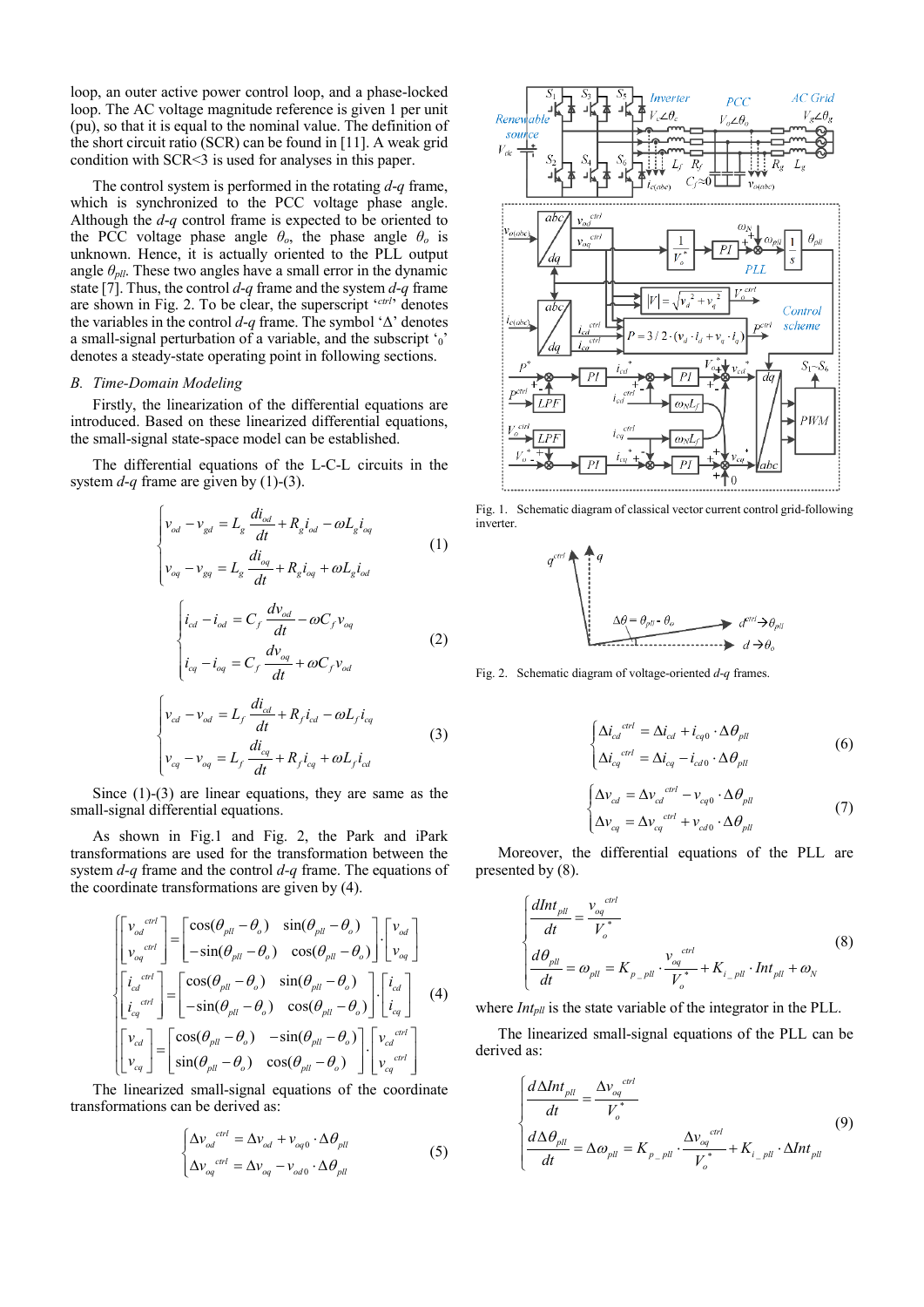For the inner current control loop, the differential equations are given by (10) and (11).

$$
\begin{cases}\n\frac{dInt_{id}}{dt} = i_{cd}^* - i_{cd}^{ctrl} \\
v_{cd}^* = K_{p_{id}}(i_{cd}^* - i_{cd}^{ctrl}) + K_{i_{id}} \cdot Int_{id} - \omega_N L_f i_{eq}^{ctrl} + V_o^*\n\end{cases} \tag{10}
$$
\n
$$
\begin{cases}\n\frac{dInt_{iq}}{dt} = i_{cq}^* - i_{cq}^{ctrl} \\
v_{cq}^* = K_{p_{id}}(i_{cq}^* - i_{cq}^{ctrl}) + K_{i_{id}} \cdot Int_{iq} + \omega_N L_f i_{cd}^{ctrl} + 0\n\end{cases} \tag{11}
$$

where *Intid* and *Intiq* are the state variables of the integrator in the inner control loop.

Substituting " $\omega_N = \omega$ " into (10) and (11), then the linearized small-signal equations of the inner control loop can be derived as:

$$
\begin{cases}\n\frac{d\Delta Int_{id}}{dt} = \Delta i_{cd}^* - \Delta i_{cd}^{ctrl} \\
\Delta v_{cd}^* = K_{p_{-id}} (\Delta i_{cd}^* - \Delta i_{cd}^{ctrl}) + K_{i_{-id}} \Delta Int_{id} - \omega L_f \Delta i_{eq}^{ctrl}\n\end{cases} (12)
$$
\n
$$
\begin{cases}\n\frac{d\Delta Int_{iq}}{dt} = \Delta i_{eq}^* - \Delta i_{eq}^{ctrl} \\
\Delta v_{eq}^* = K_{p_{-iq}} (\Delta i_{eq}^* - \Delta i_{eq}^{ctrl}) + K_{i_{-iq}} \Delta Int_{iq} + \omega L_f \Delta i_{cd}^{ctrl}\n\end{cases} (13)
$$

In addition, for the outer power and voltage control loops, the differential equations are given by (14) and (15).

$$
\begin{cases}\n\frac{dInt_P}{dt} = P^* - P_{LPF}^{crit} \\
i_{cd}^* = K_{P_P}(P^* - P_{LPF}^{crit}) + K_{i_P} \cdot Int_P\n\end{cases}
$$
\n(14)

$$
\begin{cases}\n\frac{dInt_V}{dt} = V_o^* - V_{oLPF}^{ctrl} \\
i_{eq}^* = K_{p_V}(-1)(V_o^* - V_{oLPF}^{ctrl}) + K_{i_V}(-1) \cdot Int_V\n\end{cases}
$$
\n(15)

where  $Int_P$  and  $Int_V$  are the state variables of the integrator in the outer control loops,  $P_{LPF}^{ctrl}$  and  $V_{oLPF}^{ctrl}$  are the active power feedback and AC voltage amplitude feedback after the low-pass filter (LPF).

Since (14) and (15) are linear equations, they are same as the small-signal differential equations.

Furthermore, the equations of the power and voltage magnitude calculation are provided by (16).

$$
\begin{cases}\nP^{ctrl} = \frac{3}{2} (v_{od}^{ctrl} \cdot i_{cd}^{ctrl} + v_{og}^{ctrl} \cdot i_{cq}^{ctrl}) \\
V_o^{ctrl} = \sqrt{(v_{od}^{ctrl})^2 + (v_{og}^{ctrl})^2}\n\end{cases}
$$
\n(16)

In the steady state,  $v_{\text{odd}}^{ctrl}$  is equal to  $V_o$ , and  $v_{\text{odd}}^{c}$  is equal to 0. Thus, the linearized small-signal equations can be derived as:

$$
\begin{cases}\n\Delta P^{ctrl} = \frac{3}{2} (i_{cd0} \Delta v_{od}^{ctrl} + i_{cq0} \Delta v_{og}^{ctrl} + V_o \Delta i_{cd}^{ctrl}) \\
\Delta V_o^{ctrl} = \Delta v_{od}^{ctrl}\n\end{cases}
$$
\n(17)

Besides, the differential equations of the LPFs for power and voltage are given by (18).

$$
\begin{cases}\n\frac{dP_{LPF}^{ctrl}}{dt} = \omega_{LPF} \cdot P^{ctrl} - \omega_{LPF} \cdot P_{LPF}^{ctrl} \\
\frac{dV_{oLPF}^{ctrl}}{dt} = \omega_{LPF} \cdot V_o^{ctrl} - \omega_{LPF} \cdot V_{oLPF}^{ctrl}\n\end{cases}
$$
\n(18)

where *ωLPF* is the cut-off angular frequency of the LPFs.

Since (18) are linear equations, they are same as the smallsignal differential equations.

Assuming  $\Delta v_{gd} = 0$  and  $\Delta v_{gg} = 0$ , thus, according to (1)-(3), (5)-(7), (9), (12)-(15), (17) and (18), the state-space expression can be derived as:

$$
\Delta \dot{x}_{14\times1} = A_{14\times14} \cdot \Delta x_{14\times1} + B_{14\times2} \cdot \Delta u_{2\times1}
$$
 (19)

where Δ*x*14×1=[Δ*iod*, Δ*ioq*, Δ*vod*, Δ*voq*, Δ*icd*, Δ*icq*, Δ*Intid*, Δ*Intiq*,  $\Delta Int_P$ ,  $\Delta Int_V$ ,  $\Delta Int_{pll}$ ,  $\Delta \theta_{pll}$ ,  $\Delta P_{LPF}^{ctrl}$ ,  $\Delta V_{oLPF}^{ctrl}]^T$ ,  $\Delta u_{2\times 1} = [\Delta P^*$ ,  $\Delta V_o^*$ <sup>T</sup>,  $A_{14\times14}$  and  $B_{14\times2}$  are shown in the Appendix.

Since the inputs  $\Delta P^*$  and  $\Delta V_o^*$  are usually given zero, (19) can be simplified as:

$$
\Delta \dot{x}_{14\times1} = A_{14\times14} \cdot \Delta x_{14\times1} \tag{20}
$$

It can be seen in (20), the stability of the system depends on the matrix *A*14×14. Given the steady-state operating point and all the control parameters, a constant matrix  $A_{14\times14}$  is determined. Then, the eigenvalues of the matrix *A*14×14 can be solved to analyze the stability of the system. Thus, given different steady-state operating points, the stability boundary can be found according to the position of eigenvalues.

#### *C. Frequency-Domain Modeling*

According to the Laplace transformation, the time-domain model can also be expressed in the frequency domain.

Based on (1)-(3), the small-signal expressions of the L-C-L circuits in the system *d*-*q* frame can be derived as:

$$
\begin{bmatrix}\n\Delta v_{od} \\
\Delta v_{og}\n\end{bmatrix} - \begin{bmatrix}\n\Delta v_{gd} \\
\Delta v_{gg}\n\end{bmatrix} = \begin{bmatrix}\n sL_g + R_g & -\omega L_g \\
 \omega L_g & sL_g + R_g\n\end{bmatrix} \cdot \begin{bmatrix}\n\Delta i_{od} \\
\Delta i_{og}\n\end{bmatrix} (21)
$$
\n
$$
\begin{bmatrix}\n\Delta i_{cd} \\
\Delta i_{cq}\n\end{bmatrix} - \begin{bmatrix}\n\Delta i_{od} \\
\Delta i_{og}\n\end{bmatrix} = \begin{bmatrix}\n sC_f & -\omega C_f \\
 \omega C_f & sC_f\n\end{bmatrix} \cdot \begin{bmatrix}\n\Delta v_{od} \\
\Delta v_{og}\n\end{bmatrix} (22)
$$
\n
$$
\begin{bmatrix}\n\Delta v_{cd} \\
\Delta v_{cd}\n\end{bmatrix} - \begin{bmatrix}\n\Delta v_{od} \\
\Delta v_{od}\n\end{bmatrix} = \begin{bmatrix}\n sL_f + R_f & -\omega L_f\n\end{bmatrix} \cdot \begin{bmatrix}\n\Delta i_{cd} \\
\Delta v_{cd}\n\end{bmatrix} (22)
$$

$$
\begin{bmatrix} \Delta v_{cd} \\ \Delta v_{cq} \end{bmatrix} - \begin{bmatrix} \Delta v_{od} \\ \Delta v_{oq} \end{bmatrix} = \begin{bmatrix} sL_f + R_f & -\omega L_f \\ \omega L_f & sL_f + R_f \end{bmatrix} \cdot \begin{bmatrix} \Delta i_{cd} \\ \Delta i_{cq} \end{bmatrix} (23)
$$

Based on (5)-(7), the small-signal expressions of coordinate transformation between the system *d*-*q* frame and the control *d*-*q* frame can be rewritten as:

$$
\begin{bmatrix}\n\Delta v_{od}^{ctrl} \\
\Delta v_{og}^{ctrl}\n\end{bmatrix} = \begin{bmatrix}\n\Delta v_{od} \\
\Delta v_{og}\n\end{bmatrix} + \begin{bmatrix}\nv_{og0} \\
-v_{od0}\n\end{bmatrix} \cdot \Delta \theta_{pll}
$$
\n(24)

$$
\begin{bmatrix} \Delta i_{cd}^{c} \\ \Delta i_{cq}^{c} \end{bmatrix} = \begin{bmatrix} \Delta i_{cd} \\ \Delta i_{cq} \end{bmatrix} + \begin{bmatrix} i_{cq0} \\ -i_{cd0} \end{bmatrix} \cdot \Delta \theta_{pll}
$$
 (25)

$$
\begin{bmatrix}\n\Delta v_{cd} \\
\Delta v_{cq}\n\end{bmatrix} = \begin{bmatrix}\n\Delta v_{cd}^{c} & \Delta v_{cd}^{c} \\
\Delta v_{cq}^{c} & \Delta v_{cd}^{c}\n\end{bmatrix} + \begin{bmatrix}\n-v_{cq0} \\
v_{cd0}\n\end{bmatrix} \cdot \Delta \theta_{pll}
$$
\n(26)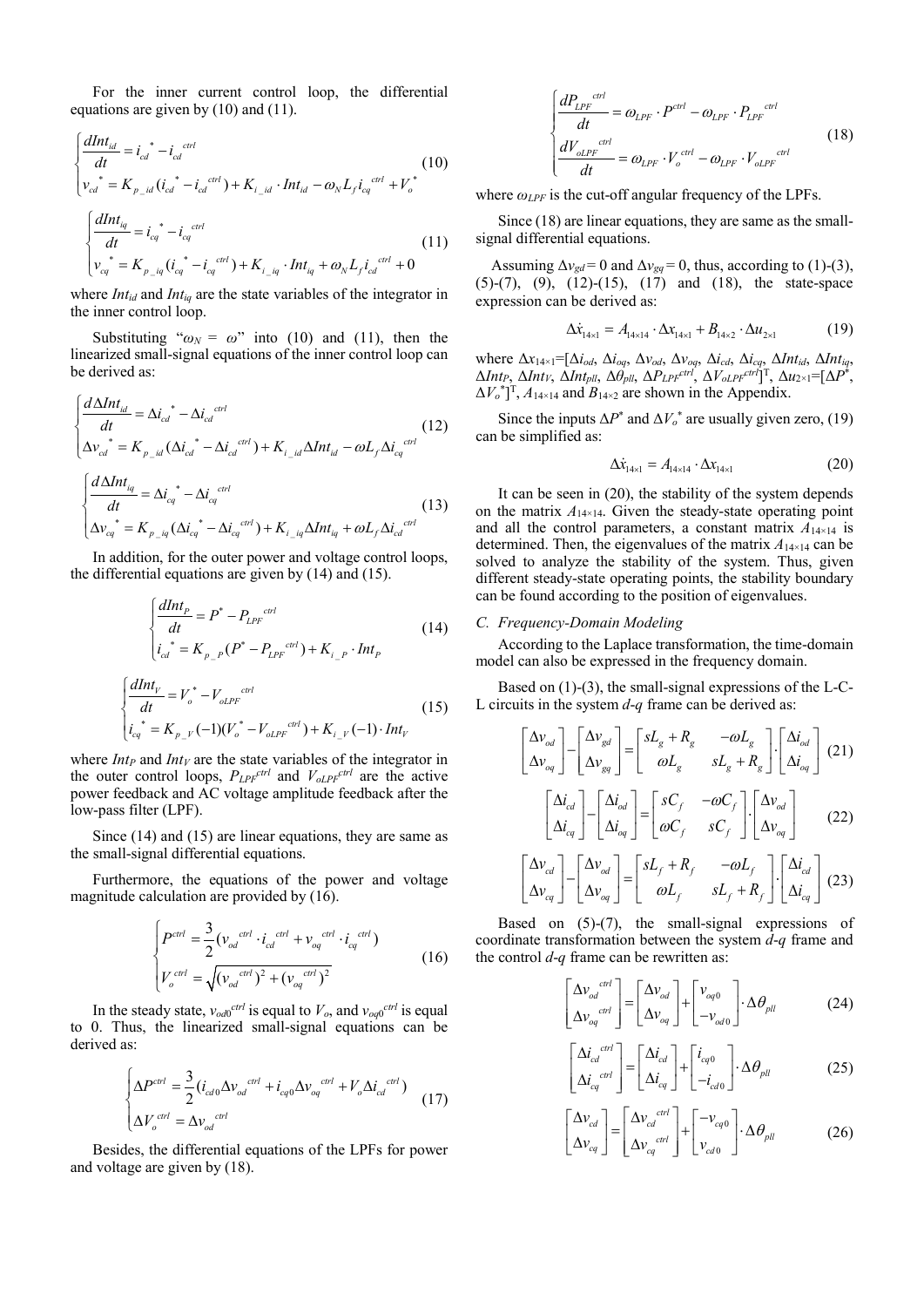Moreover, based on (9), the small-signal expression of the PLL in the control *d*-*q* frame is given by (27).

$$
\Delta \theta_{\text{pll}} = (K_{p\_\text{pll}} + \frac{1}{s} \cdot K_{i\_\text{pll}}) \cdot \frac{1}{sV_o} \cdot \Delta v_{oq}^{\text{ctrl}} \tag{27}
$$

According to (24) and (27), the expression of  $\Delta\theta_{\text{all}}$  can be derived as:

$$
\Delta \theta_{\text{pll}} = \frac{K_{p_{\text{p}}\text{pll}}s + K_{i_{\text{p}}\text{pll}}}{s^2 + K_{p_{\text{p}}\text{pll}}s + K_{i_{\text{p}}\text{pll}} \cdot \frac{1}{V_o} \cdot \Delta v_{\text{oq}} = \frac{G_{\text{pll}}}{V_o} \cdot \Delta v_{\text{oq}} \ (28)
$$

where  $K_{p\_pll} = 2 \cdot \zeta \cdot \omega_n$ ,  $K_{i\_pll} = \omega_n^2$ . It is notable that  $\zeta$  is the damping ratio of the second-order system, and *ω<sup>n</sup>* is the natural angular frequency of the second-order system, which is proportional to the bandwidth of the PLL if the damping ratio *ζ* is given.

In steady state,  $v_{\text{o}d0}$  is equal to  $V_{\text{o}}$ , and  $v_{\text{o}q0}$  is equal to 0. Thus, according to (24) and (28), the expression of  $\Delta v_{\text{odd}}^{c\text{trl}}$  can be deduced as:

$$
\begin{bmatrix} \Delta v_{od}^{ctrl} \\ \Delta v_{og}^{ctrl} \end{bmatrix} = \begin{bmatrix} \Delta v_{od} \\ \Delta v_{og} \end{bmatrix} - \begin{bmatrix} 0 & 0 \\ 0 & G_{pll} \end{bmatrix} \cdot \begin{bmatrix} \Delta v_{od} \\ \Delta v_{og} \end{bmatrix}
$$
 (29)

According to (25) and (28), the expression of  $\Delta i_{cda}^{ctrl}$  can be obtained as:

$$
\begin{bmatrix}\n\Delta i_{cd}^{c}^{c} \\
\Delta i_{cq}^{c} \\
\end{bmatrix} = \begin{bmatrix}\n\Delta i_{cd} \\
\Delta i_{cq}\n\end{bmatrix} - \begin{bmatrix}\n0 & \frac{-i_{cq0}}{V_o} \cdot G_{pll} \\
0 & \frac{i_{cd0}}{V_o} \cdot G_{pll}\n\end{bmatrix} \cdot \begin{bmatrix}\n\Delta v_{od} \\
\Delta v_{oq}\n\end{bmatrix}
$$
\n(30)

Similarly, according to (26) and (28), the expression of Δ*vcdq* can be obtained as:

$$
\begin{bmatrix}\n\Delta v_{cd} \\
\Delta v_{cq}\n\end{bmatrix} = \begin{bmatrix}\n\Delta v_{cd}^{ctrl} \\
\Delta v_{cq}^{ctrl}\n\end{bmatrix} + \begin{bmatrix}\n0 & \frac{-v_{cq0}}{V_o} \cdot G_{pll} \\
0 & \frac{v_{cd0}}{V_o} \cdot G_{pll}\n\end{bmatrix} \cdot \begin{bmatrix}\n\Delta v_{od} \\
\Delta v_{oq}\n\end{bmatrix}
$$
\n(31)

where the steady-state values  $v_{cdq0}$  can be expressed as:  $v_{cd0}$  =  $v_{\text{o}d0} + R_{\text{f}i_{\text{cd}0}} - \omega L_{\text{f}i_{\text{cq}0}}$ , and  $v_{\text{cq}0} = v_{\text{o}q0} + R_{\text{f}i_{\text{cq}0}} + \omega L_{\text{f}i_{\text{cd}0}}$ .

Moreover, based on (12) and (13), the small-signal expression of the inner control loop is presented by (32).

$$
\begin{bmatrix}\n\Delta v_{cd}^*\n\\
\Delta v_{cq}^*\n\end{bmatrix} = \begin{bmatrix}\nG_{pi\_I} & 0 \\
0 & G_{pi\_I}\n\end{bmatrix} \cdot \begin{bmatrix}\n\Delta i_{cd}^*\n\\
\Delta i_{cq}^*\n\end{bmatrix} - \begin{bmatrix}\n\Delta i_{cd}^{ctrl} \\
\Delta i_{cq}^{ctrl}\n\end{bmatrix}
$$
\n
$$
+ \begin{bmatrix}\n0 & -\omega L_f \\
\omega L_f & 0\n\end{bmatrix} \cdot \begin{bmatrix}\n\Delta i_{cd}^{ctrl} \\
\Delta i_{cq}^{ctrl}\n\end{bmatrix}
$$
\n(32)

where  $G_{pi_1} = K_{p_id} + K_{i_id} / s = K_{p_id} + K_{i_id} / s$ .

Based on (14) and (15), the small-signal expression of the outer control loop is given by (33).

$$
\begin{bmatrix} \Delta i_{cd}^{*} \\ \Delta i_{cq}^{*} \end{bmatrix} = \begin{bmatrix} G_{pi_P} & 0 \\ 0 & -G_{pi_P} \end{bmatrix} \begin{bmatrix} \Delta P^{*} \\ \Delta V_o^{*} \end{bmatrix} - \begin{bmatrix} \Delta P_{LPF}^{crit} \\ \Delta V_{oLPF}^{crit} \end{bmatrix}
$$
 (33)

where  $G_{pi}P = K_{p}P + K_{i}P / s$  and  $G_{pi}V = K_{p}V + K_{i}V / s$ .

Based on (17), the small-signal expressions of the power and voltage magnitude feedbacks can be rewritten as (34).



Fig. 3. Small-signal control structure of grid-following inverter.

$$
\begin{bmatrix}\n\Delta P^{ctrl} \\
\Delta V_c^{ctrl}\n\end{bmatrix} = \begin{bmatrix}\n3/2 \cdot i_{cd0} & 3/2 \cdot i_{cq0} \\
1 & 0\n\end{bmatrix} \cdot \begin{bmatrix}\n\Delta v_{od}^{ctrl} \\
\Delta v_{og}^{ctrl}\n\end{bmatrix} + \begin{bmatrix}\n3/2 \cdot V_o & 0 \\
0 & 0\n\end{bmatrix} \cdot \begin{bmatrix}\n\Delta i_{cd}^{ctrl} \\
\Delta i_{cq}^{ctrl}\n\end{bmatrix}
$$
\n(34)

Based on (18), the small-signal expressions of the LPFs are shown as:

$$
\begin{bmatrix}\n\Delta P_{LPF}^{ctrl} \\
\Delta V_{oLPF}^{ctrl}\n\end{bmatrix} = \begin{bmatrix}\nG_{LPF} & 0 \\
0 & G_{LPF}\n\end{bmatrix} \cdot \begin{bmatrix}\n\Delta P^{ctrl} \\
\Delta V_o^{ctrl}\n\end{bmatrix}
$$
\n(35)

where *G<sub>LPF</sub>* is the first-order LPF, which can be expressed as  $G_{LPF} = \omega_{LPF} / (s + \omega_{LPF})$ , and  $\omega_{LPF}$  is the cut-off angular frequency of the LPF.

Overall, the 2×2 matrixes in (21), (22), (23), (29), (30), (31), (32), (33), (34) and (35) can be represented by  $B_{Lg}$ ,  $B_{Cf}$ ,  $B_{Lf}$ ,  $B_{pll-1/c}$ ,  $B_{pll-1/c}$ ,  $B_{pll-1/c}$ ,  $B_{pll-1/c}$ ,  $B_{pll-1/c}$ ,  $B_{pll-1/c}$ ,  $B_{pll-1/c}$ ,  $B_{pll-1/c}$ ,  $B_{pll-1/c}$ ,  $B_{pll-1/c}$ ,  $B_{pll-1/c}$ ,  $B_{pll-1/c}$ ,  $B_{pll-1/c}$ ,  $B_{pll-1/c}$ ,  $B_{pll-1/c}$ ,  $B_{pll-1/c}$ ,  $B_{pll-1/c}$ ,  $B_{pll-1/c}$ respectively. Thus, the small-signal control structure of the system is shown in Fig. 3.

It is reported in [12] that the small-signal control structure can be represented by a Norton-Thevenin equivalent circuit. Then, the equivalent admittance  $Y(s)$  and impedance  $Z_g(s)$  can be calculated. And the matrix  $Y(s) \cdot Z_g(s)$  can be used for the GNC to analyze the stability of the system.

As shown in Fig. 3, the small-signal control structure can be divided into two parts. Considering Δ*vodq* as input and -Δ*icdq* as output for the converter-side subsystem, the equivalent admittance *Y*(*s*) can be derived as:

$$
Y(s) = [B_{Lf} + B_{PI-I} - B_{decpl} + B_{PI-I}B_{PI-PV}B_{LPF}B_{v}]^{-1}
$$
  
\n
$$
\{I - (B_{PI-I} - B_{decpl} + B_{PI-I}B_{PI-PV}B_{LPF}B_{v}) \cdot B_{pll-Ic} (36)
$$
  
\n
$$
-B_{pll-Vc} + B_{PI-I}B_{PI-PV}B_{LPF}B_{i} \cdot (I - B_{pll-Vo})]
$$

Similarly, considering Δ*icdq* as input and Δ*vodq* as output for the grid-side subsystem, the equivalent impedance  $Z_g(s)$  can be given as:

$$
Z_g(s) = (B_{Lg}^{-1} + B_{cy})^{-1} \approx B_{Lg}
$$
 (37)

The control parameters can be designed as follows. Take  $G_{pi} = \omega_i L_f + \omega_i R_f / s$ ,  $G_{pi} = \omega_p \cdot 1 / (1.5 V_o) \cdot (1 / \omega_{LPF} + 1 / s)$  and  $G_{pi}$ <sup>*v*</sup> =  $\omega$ <sup>*v*</sup>·*I<sub>max</sub>*/*V*<sub>*o*</sub>·(1/ $\omega$ <sub>*LPF*</sub> + 1/*s*), where  $\omega$ *i*,  $\omega$ *<sub><i>p*</sub> and  $\omega$ <sup>*v*</sup> are the expected bandwidths of the current loop, the power loop, and the AC voltage magnitude loop. Then, the equivalent admittance  $Y(s)$  in (36) can be derived as (38) and (39).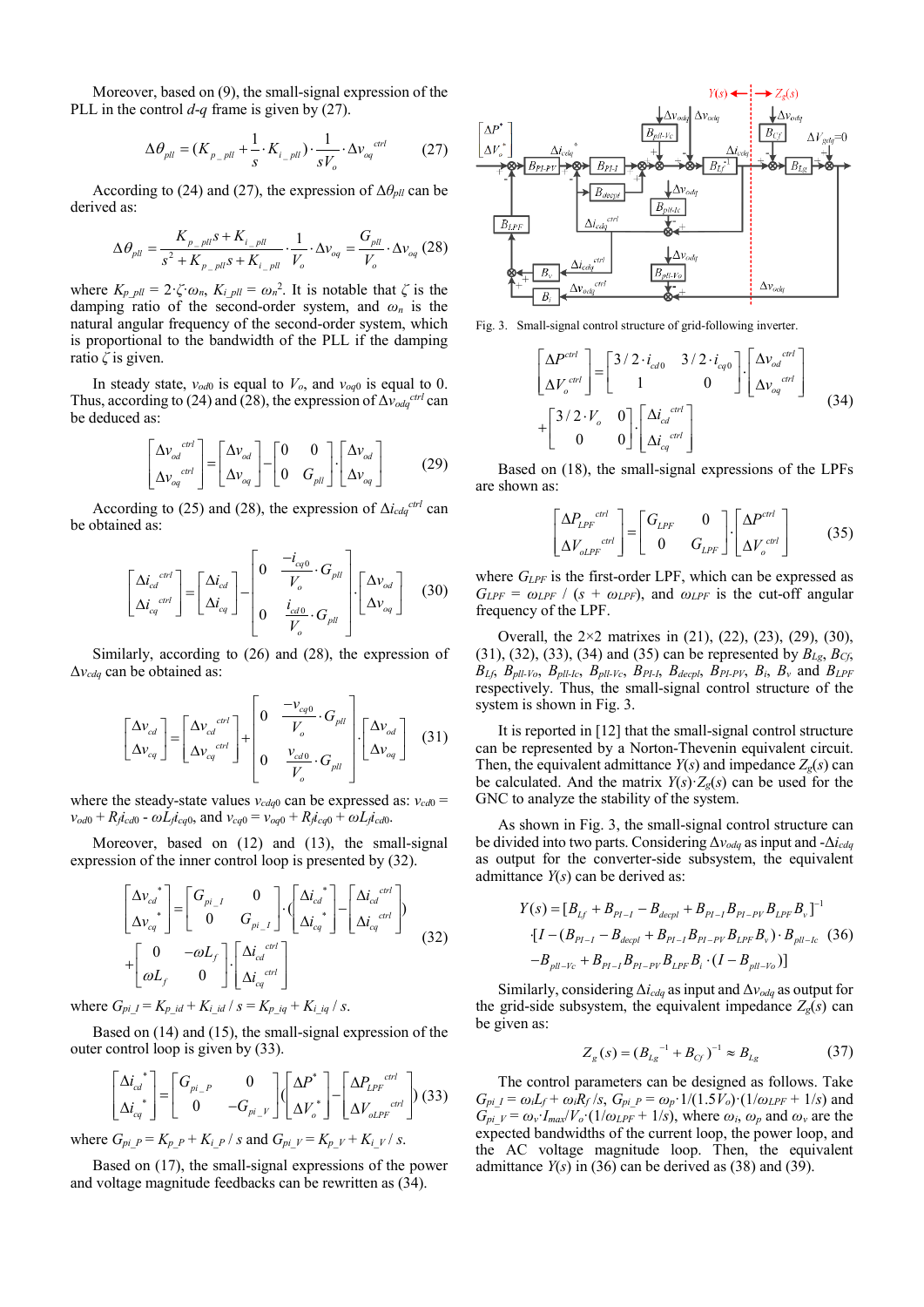$$
Y(s) = \begin{bmatrix} Y_{dd}(s) & Y_{dq}(s) \\ Y_{qd}(s) & Y_{qq}(s) \end{bmatrix}
$$
 (38)

$$
\begin{cases}\n\gamma_{dd}(s) = \frac{\frac{1}{sL_f + R_f} \frac{s}{s + \omega_i} + \frac{i_{cd0}}{V_o} \frac{\omega_p}{s} \frac{\omega_i}{s + \omega_i}}{1 + \frac{\omega_p}{s} \frac{\omega_i}{s + \omega_i}} \\
\frac{\omega_p}{s} \frac{\omega_i}{s + \omega_i} + \frac{(sL_f + R_f)\omega_i + sR_f}{(sL_f + R_f)(s + \omega_i)} G_{pll} \\
\gamma_{dq}(s) = \frac{i_{eq0}}{V_o} \frac{\frac{s}{s} \frac{\omega_i}{s + \omega_i} + \frac{(sL_f + R_f)\omega_i + sR_f}{(sL_f + R_f)(s + \omega_i)}}{1 + \frac{\omega_p}{s} \frac{\omega_i}{s + \omega_i}} \\
\gamma_{qd}(s) = \frac{-I_{max}}{V_o} \frac{\omega_i}{s} \frac{\omega_i}{s + \omega_i} \\
\gamma_{qq}(s) = \frac{1 - G_{pll}}{sL_f + R_f} \frac{s}{s + \omega_i} - \frac{i_{cd0}}{V_o} \frac{(sL_f + R_f)\omega_i + sR_f}{(sL_f + R_f)(s + \omega_i)} G_{pll}\n\end{cases} (39)
$$

#### *D. Equivalent SISO model*

The small-signal control diagram in Fig. 3 can also be used to calculate the closed-loop transfer function from the input  $[\Delta P^*, \Delta V_o^*]^T$  to the output  $[\Delta i_{cd}, \Delta i_{cq}]^T$ , namely,  $[\Delta i_{cd}, \Delta i_{cq}]^T =$  $W_{cl}(s)$  [ $\Delta P^*$ ,  $\Delta V_o^*$ ]<sup>T</sup>. The closed-loop transfer function matrix  $W_{cl}(s)$  is given in (40).

$$
W_{cl}(s) = \begin{bmatrix} D(s) \cdot E(s) & -B(s) \cdot E(s) \\ \hline A(s) \cdot D(s) - B(s) \cdot C(s) & A(s) \cdot D(s) - B(s) \cdot C(s) \\ \hline -C(s) \cdot F(s) & A(s) \cdot F(s) \\ \hline A(s) \cdot D(s) - B(s) \cdot C(s) & A(s) \cdot D(s) - B(s) \cdot C(s) \end{bmatrix}
$$
\n(40)

where  $A(s)$ ,  $B(s)$ ,  $C(s)$ ,  $D(s)$ ,  $E(s)$  and  $F(s)$  are the multinomial about "*s*", and they are shown in the Appendix.

As shown in (40), although the four elements are four SISO transfer functions, they have the same denominator, so that they can be treated as one equivalent SISO transfer function. The same characteristic expression "*A*(*s*)*D*(*s*)-  $B(s)C(s)$ " can be used to analyze the stability.

## III. STABILITY ANALYSIS RESULTS AND COMPARISON

Based on the parameters of a 380V-30kW grid-following inverter simulation platform (the parameters are listed in Table I), the results of three stability analysis methods can be compared. For example, given two different steady-state operating points, stability analysis results of three methods are shown in Figs. 4-6 respectively. Fig. 4 shows the eigenvalue loci of matrix  $A_{14\times14}$  in (20). Fig. 5 shows the generalized Nyquist diagram of the matrix  $Y(s) \cdot Z_g(s)$  based on (37)-(39). And Fig. 6 shows the Nyquist diagram of the equivalent openloop transfer function " $A(s)D(s)$ - $B(s)C(s)$ -1" of SISO model.

It can be seen that the system is stable at 0.4 pu steadystate operating point but unstable at 0.6 pu steady-state operating point. So the stability boundary is between 0.4 pu and 0.6 pu. Further, given different steady-state operating points, the stability boundary can be found, which is 0.55 pu. Similarly, the stability boundary of the system when SCR is 2 and 3 can also be found. Thus, three stability boundaries of the system predicted by aforementioned three methods can also be found, which are shown in Fig. 7. It can be seen that three stability boundaries are very close.



Fig. 4. Eigenvalues diagram by using state-space model. (Steady-state power point is changed from 0.4 pu to 0.6 pu)



Fig. 5. Generalized Nyquist diagram by using impedance model.



Fig. 6. Nyquist diagram by using equivalent SISO model.

| TABLE I. | <b>PARAMETERS OF GRID-FOLLOWING INVERTER SYSTEM</b> |  |
|----------|-----------------------------------------------------|--|
|----------|-----------------------------------------------------|--|

| <b>Parameters</b>                                   | <b>Values</b>       |
|-----------------------------------------------------|---------------------|
| Grid phase voltage (peak value), $V_g$              | 311 V               |
| Grid frequency, $f_{\rm g}$                         | 50 Hz               |
| Rated power of inverter, $S_N$                      | 30 kVA              |
| Maximum current of inverter (peak value), $I_{max}$ | 64.3 A              |
| DC-link voltage, $V_{dc}$                           | 700 V               |
| Output filter inductor, $L_f$                       | 5mH                 |
| Output filter capacitor, $C_f$                      | $5 \mu F$           |
| R/X ratio of grid impedance, $R_e/X_e$              | 0.01                |
| Short circuit ratio, SCR                            | 1                   |
| Grid inductor, $L_{\varphi}$                        | $15.3 \text{ mH}$   |
| Grid resistor, $R_{\sigma}$                         | $0.048 \Omega$      |
| Switching/sampling frequency, $f_s$                 | $10$ kHz            |
| Designed current-loop bandwidth, $\omega_i$         | $1000$ rad/s        |
| Designed AC voltage-loop bandwidth, $\omega_{v}$    | $50$ rad/s          |
| Designed power-loop bandwidth, $\omega_p$           | $10$ rad/s          |
| Cut-off angular frequency of LPF, $\omega_{LPF}$    | $200$ rad/s         |
| Damping ratio of PLL, $\zeta$                       | 1                   |
| Natural angular frequency of PLL, $\omega_n$        | $200 \text{ rad/s}$ |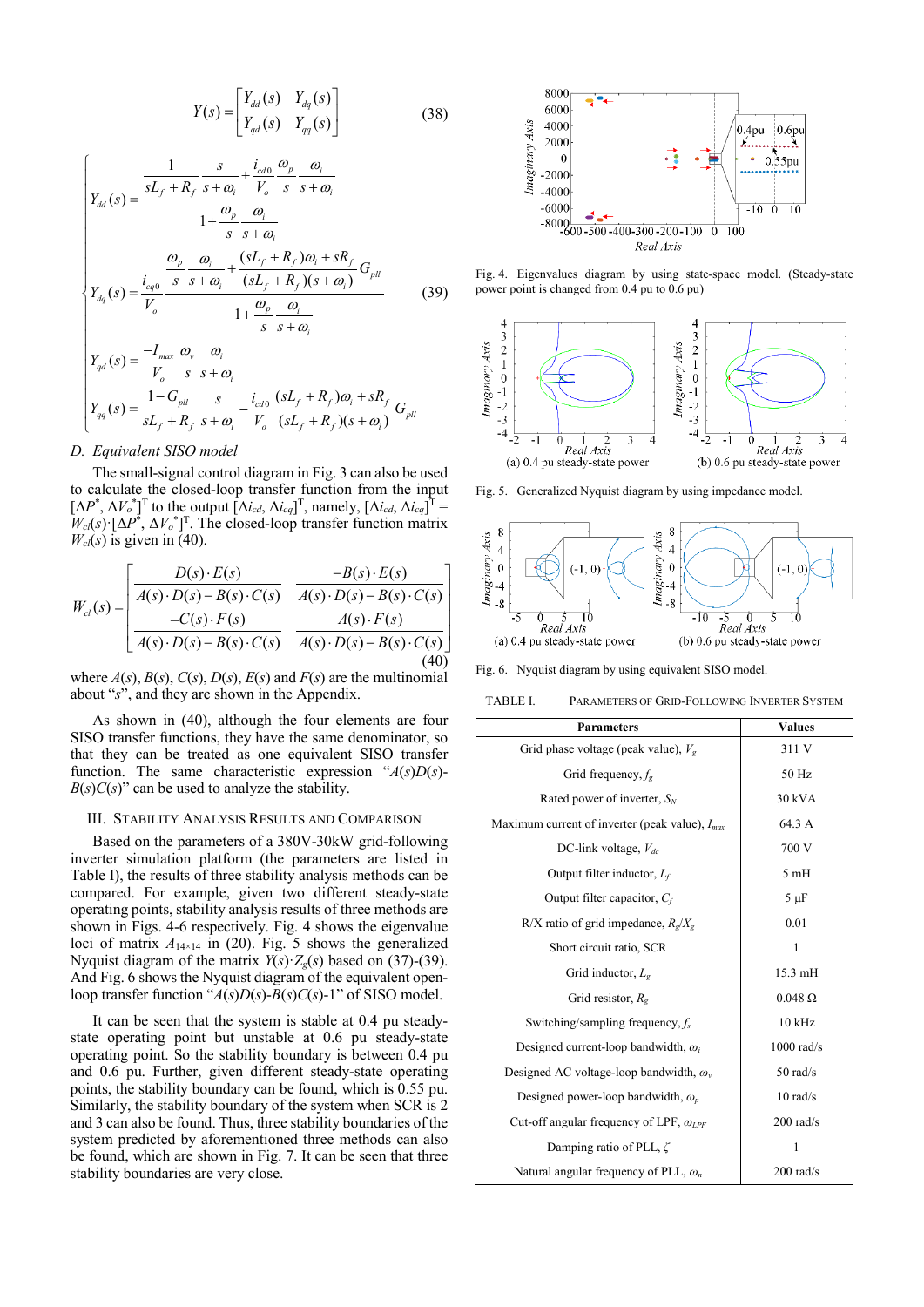

Fig. 7. Comparison of stability boundaries predicted by three small-signal models under different grid strengths.



Fig. 8. Simulation results of the active power and PCC voltage magnitude with  $SCR = 1$ .

| <b>Methods</b>                                         | State-space | Impedance          | <b>SISO</b>    |
|--------------------------------------------------------|-------------|--------------------|----------------|
| Applicable range<br>(for white-box<br>system)          | Wide        | Medium $[13]$      | Narrow $[10]$  |
| <b>Availability for</b><br>black-box system            | No          | Yes [5], $[6]$     | N <sub>0</sub> |
| <b>Visualization</b>                                   | Medium      | High $[3]$ , $[9]$ | Low            |
| <b>Scalability (for</b><br>multi-converters<br>system) | High $[15]$ | High $[16]$        | Medium         |
| Difficulty about<br>seeking stability<br>margin        | Medium      | Medium             | Easy           |

TABLE II. DIFFERENCE OF THREE STABILITY ANALYSIS METHODS

Although the three small-signal analysis methods are basically equivalent to predict the stability boundary, it is important to know the difference among them. The main advantages and disadvantages of three methods are compared in Table II. Further explanations are listed as below:

1) Applicable range (for white-box system): If all the design details are known, the state-space method is suitable for any linearized system. However, the impedance model has a precondition, which is the equivalent voltage source and current source must be stable [13]. If this precondition is not satisfied, the GNC results for impedance model are not correct. For the SISO model, it is only suitable for 2 dimensional system. When the three-phase voltages are asymmetric, the system has 3 dimensions. In this case, the SISO model cannot be used [10].

- 2) Availability for black-box system: If all the design details are unknown, only the impedance model can be used, because the impedance can be measured through frequency scan methods [5], [6].
- 3) Visualization: For the impedance model, an equivalent gray-box structure can be established by connecting each component [3], which is helpful to find the major destabilizing factors caused by the PLL and improved control strategies to enhance the stability [9], [14].
- 4) Scalability (for multi-converters system): Both state-space model and impedance model can be used for multiple converters systems. The system can be divided into a few subsystems so that component connection method (CCM) can be used to study the stability of the whole systems [15], [16]. However, the SISO model has challenges to study a more complicated system.
- 5) Difficulty about seeking stability margin: Stability margin is an important performance index to evaluate the stability of the system. For SISO model, it is easy to find the stability margin on the Bode diagram. However, for the MIMO methods, it is not easy to do that.

#### IV. SIMULATION VERIFICATION

In order to verify the effectiveness of the theoretical analysis above, a time-domain simulation model of 30kW grid-connected inverter is built in Matlab/Simulink. The system and control parameters are shown in Table I, which are the same as the parameters used in small-signal stability analysis. To avoid the influence of high-frequency harmonics, the average model the inverter is used. The simulation results are shown in Fig. 8. It can be seen that when the power is increased to 0.4 pu, the system is still stable. However, when the power is increased to 0.6 pu, the system becomes unstable. Both the power and the PCC voltage magnitude are out of control. These simulation results agree well with the stability analysis results in Fig. 6.

### V. CONCLUSION

Three small-signal stability analysis methods of the gridfollowing inverter are compared in this paper. Through exhaustive mathematical analysis, it is revealed that these three methods basically predict the same stability boundary. Further, the difference of three methods are compared, so that the advantages and disadvantages of each method are clear to see. Because the impedance model has advantages for both black-box and white-box systems, it could be the first choice when studying the small-signal stability of grid-following inverters. However, judging the stability of the system by watching the generalized Nyquist diagram is a challenge, because sometimes it is hard to see if all the Nyquist curves encircle the point  $(-1, j0)$ . Therefore, how to judge the stability automatically by computer according to the generalized Nyquist diagram is an interesting topic to study further.

Moreover, the state-space model can be used to check the correctness of the stability analysis results predicted by the impedance model. It is easy to judge the stability based on the positions of the eigenvalues. Besides, the equivalent SISO model can be used to analyze the stability margin quantitatively on the Bode diagram. Thus, three methods can be used cooperatively based on the study in this paper.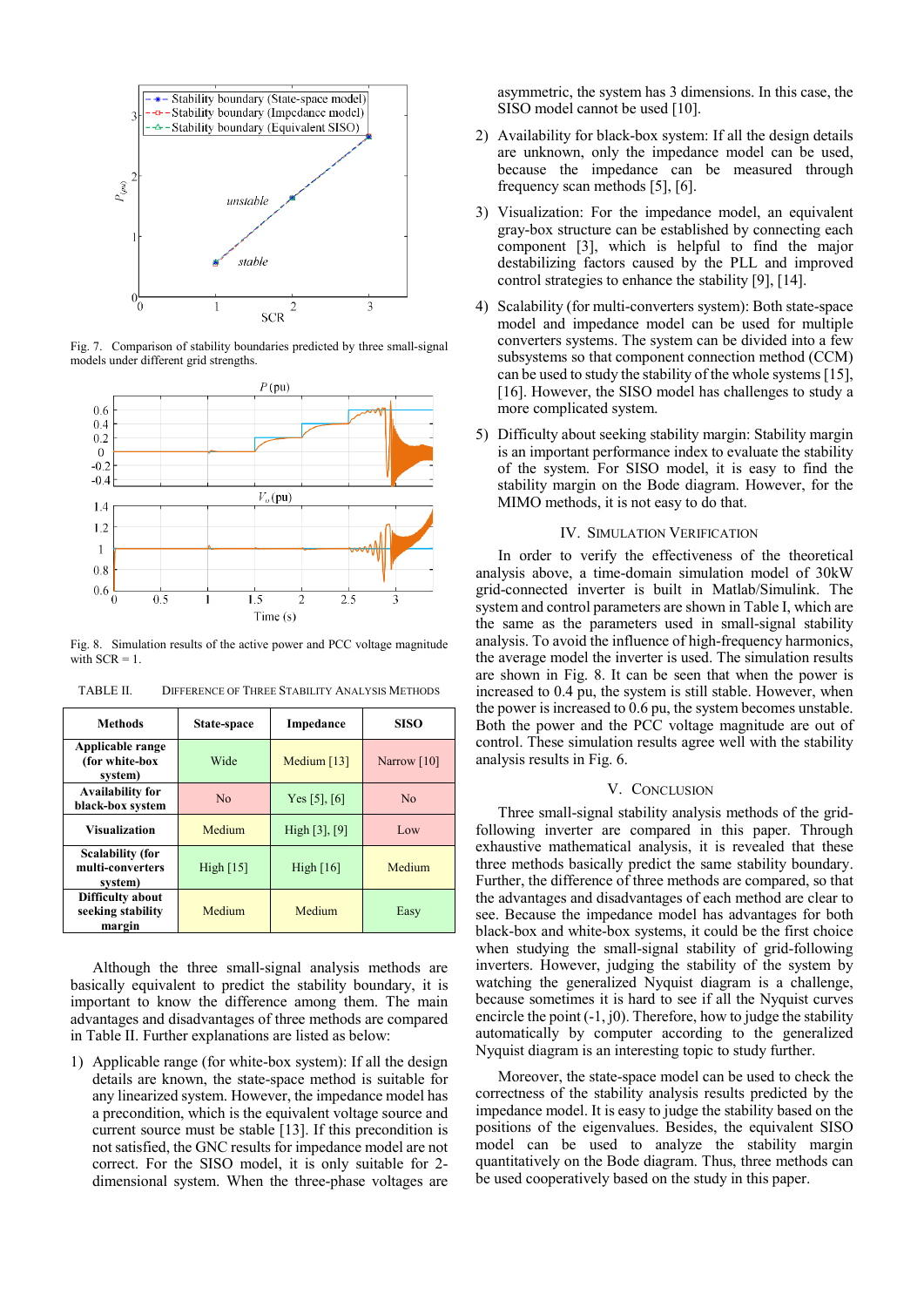# APPENDIX

14 14 \_ \_ \_ \_ 12,5 13,5 \_ \_ \_ \_ 12,6 14,6 <sup>1</sup> 0 0 0 00 0 0 0 0 0 0 <sup>1</sup> <sup>0</sup> 0 0 00 0 0 0 0 0 0 1 1 0 0 0 00 0 0 0 0 0 0 1 1 <sup>0</sup> 0 0 00 0 0 0 0 0 0 <sup>1</sup> 0 0 <sup>0</sup> 0 0 0 0 <sup>0</sup> <sup>1</sup> 00 0 <sup>0</sup> 0 0 0 0 00 0 0 1 0 0 0 *g g g g g g f f f f f p id p id p id i P f f ff f p iq p iq p iq i V f ff f A R L L R L L C C C C R K K KK A A L L LL RK K K K A A L LL L K* ω ω ω ω <sup>×</sup> = − <sup>−</sup> <sup>−</sup> − <sup>−</sup> <sup>−</sup> − + − − + − − − \_ 0 \_ \_ 0\_ \_ \_ 00 0 0 0 0 00 0 0 0 1 0 0 0 0 0 00 0 0 0 0 0 0 0 0 0 0 1 0 00 0 0 0 0 0 0 0 0 0 0 0 1 <sup>1</sup> 00 0 0 0 0 0 0 0 0 1 0 0 00 0 0 0 0 0 0 0 0 0 <sup>333</sup> 0 0 0 0 0 0 0 0 0 0 222 0 0 0 0 0 0 0 0 0 0 0 0 *i P cq p P i V cd p V o p pll i pll p pll o cd LPF cq LPF od LPF LPF LPF LPF i K K iK V K K K V iiv* ωω <sup>ω</sup> <sup>ω</sup> ω ω − − − − − − − − ⋅⋅ ⋅ − − (A1)

where,  $A_{12,5} = (\omega L j_{cd0} - K_{p\_id} i_{cq0} - v_{cq0})/L_f$ ,  $A_{12,6} = (\omega L j_{cq0} + K_{p\_iq} i_{cd0} + v_{cd0})/L_f$ ,  $A_{13,5} = -K_{p\_id} K_{p\_p}/L_f$ , and  $A_{14,6} = K_{p\_iq} K_{p\_p}/L_f$ .

$$
B_{14\times 2} = \begin{bmatrix} 0 & 0 & 0 & 0 & \frac{K_{p\_id}K_{p\_p}}{L_f} & 0 & K_{p\_p} & 0 & 1 & 0 & 0 & 0 & 0 \ 0 & 0 & 0 & 0 & 0 & \frac{K_{p\_iq}K_{p\_p}}{L_f} & 0 & -K_{p\_p} & 0 & 1 & 0 & 0 & 0 & 0 \end{bmatrix}^{\mathrm{T}}
$$
(A2)

$$
\begin{cases}\nA(s) = \{s\omega_i(sL_f + R_f) + s^2(sL_f + R_f + sL_g + R_g) + \omega_p\omega_i(sL_f + R_f) \cdot [1 + (sL_g + R_g)i_{cd0}/V_o + \omega L_gi_{cq0}/V_o]\} \\
\cdot (s^2 + 2\zeta\omega_n s + \omega_n^2) + s(\omega L_g) \cdot [\omega_i(sL_f + R_f) + sR_f] \cdot i_{cq0}/V_o \cdot (2\zeta\omega_n s + \omega_n^2) \\
B(s) = \{-s^2\omega L_g + \omega_p\omega_i(sL_f + R_f) \cdot [(sL_g + R_g) \cdot i_{cq0}/V_o - \omega L_gi_{cd0}/V_o]\} \cdot (s^2 + 2\zeta\omega_n s + \omega_n^2) \\
+ s(sL_g + R_g) \cdot [\omega_i(sL_f + R_f) + sR_f] \cdot i_{cq0}/V_o \cdot (2\zeta\omega_n s + \omega_n^2) \\
C(s) = [s^2\omega L_g - \omega_v\omega_i(sL_f + R_f)(sL_g + R_g) \cdot I_{max}/V_o] \cdot (s^2 + 2\zeta\omega_n s + \omega_n^2) \\
-s(\omega L_g) \cdot \{s + [\omega_i(sL_f + R_f) + sR_f] \cdot i_{cd0}/V_o\} \cdot (2\zeta\omega_n s + \omega_n^2)\n\end{cases}
$$
\n
$$
\begin{cases}\nD(s) = [s\omega_c(sL_f + R_f) + s^2(sL_f + R_f + sL_g + R_g) + \omega_v\omega_i(sL_f + R_f)\omega L_g \cdot I_{max}/V_o] \cdot (s^2 + 2\zeta\omega_n s + \omega_n^2) \\
-S(sL_g + R_g) \cdot \{s + [\omega_i(sL_f + R_f) + sR_f] \cdot i_{cd0}/V_o\} \cdot (2\zeta\omega_n s + \omega_n^2)\n\end{cases}
$$
\n
$$
E(s) = (s^2 + 2\zeta\omega_n s + \omega_n^2) \cdot (sK_{p_id} + K_{i_id}) \cdot (sK_{p_p} + K_{i_p})\n\end{cases}
$$
\n
$$
F(s) = -s^2 + 2\zeta\omega_n s + \omega_n^2) \cdot (sK_{p_id} + K_{i_id}) \cdot (sK_{p_p} + K_{i_p})
$$
\n(A3)